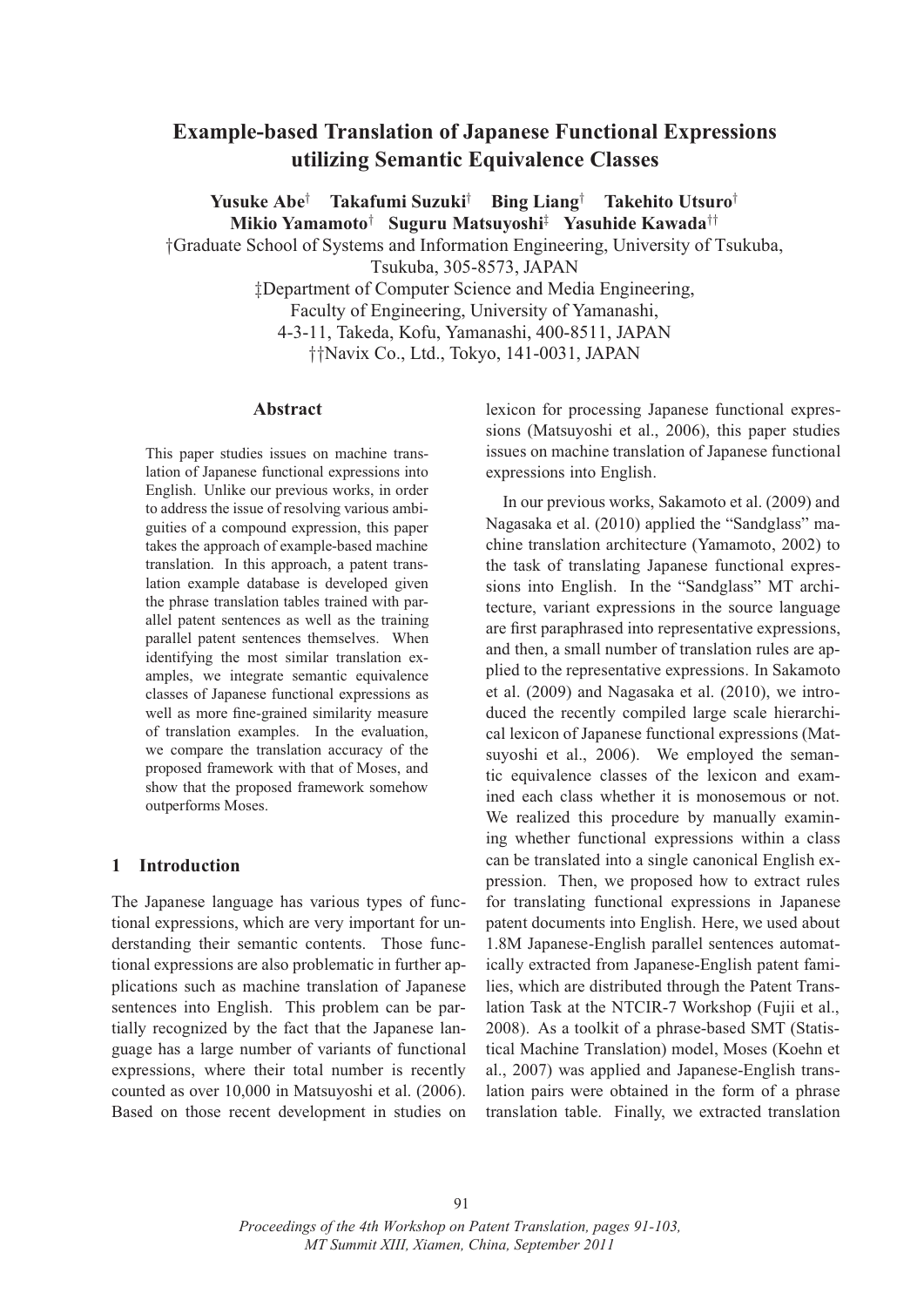

Figure 1: A Part of the Hierarchical Lexicon of Japanese Functional Expressions

pairs of Japanese functional expressions from the phrase translation table.

Unlike Sakamoto et al. (2009) and Nagasaka et al. (2010), in this paper, in order to address the issue of resolving various ambiguities of a compound expression in machine translation of Japanese functional expressions in patent documents, we take the approach of example-based machine translation (Sommers, 2003). In this approach, a patent translation example database is developed given the phrase translation tables trained with parallel patent sentences as well as the training parallel patent sentences themselves. When identifying the most similar translation examples, we integrate semantic equivalence classes of Japanese functional expressions as well as more fine-grained similarity measure of translation examples. In the evaluation of the proposed framework of example-based translation of Japanese functional expressions utilizing semantic equivalence classes, we compare the translation accuracy of the proposed framework with that of Moses (Koehn et al., 2007), and show that the proposed framework somehow outperforms Moses.

# **2 Hierarchical Lexicon of Japanese Functional Expressions**

#### **2.1 Morphological Hierarchy**

In order to organize Japanese functional expressions with various surface forms, Matsuyoshi et al. (2006)



Figure 2: A Part of the Hierarchy of Semantic Equivalence Classes

proposed a methodology for compiling a lexicon of Japanese functional expressions with hierarchical organization<sup>1</sup>. Matsuyoshi et al.  $(2006)$  compiled the lexicon with 341 headwords and 16,801 surface forms. The hierarchy of the lexicon has nine abstraction levels and Figure 1 shows a part of the hierarchy<sup>2</sup>. In this hierarchy, the root node (in  $L^{0}$ ) is a dummy node that governs all the entries in the lexicon. A node in  $L^1$  is an entry (headword) in the lexicon; the most generalized form of a functional expression. A leaf node (in  $L^9$ ) corresponds to a surface form (completely-instantiated form) of a functional expression. An intermediate node corresponds to a partially-abstracted (partiallyinstantiated) form of a functional expression. The second level  $L^2$  distinguishes senses of Japanese functional expressions. This level enables distinction of more than one senses of one functional expression. For example, "にたいして" (ni-taishi-te) has two different senses. The first sense is "to"; e.g., "彼は私 にたいして 親切だ。" (He is kind to me). The second sense is "per"; e.g., "一人にたいして5 つ。" (five per one person). This level is introduced to distinguish such ambiguities. On the other hand,  $L^3$  distinguishes grammatical functions,  $L^4$ distinguishes alternations of function words,  $\bar{L}^5$  distinguishes phonetic variations,  $L^6$  distinguishes optional focus particles,  $L^7$  distinguishes conjugation

<sup>1</sup> http://kotoba.nuee.nagoya-u.ac.jp/ tsutsuji/

<sup>&</sup>lt;sup>2</sup>In this lexicon, following Sag et al. (2002), each functional expression is regarded as a fixed expression, rather than a semifixed expression or a syntactically-flexible expression.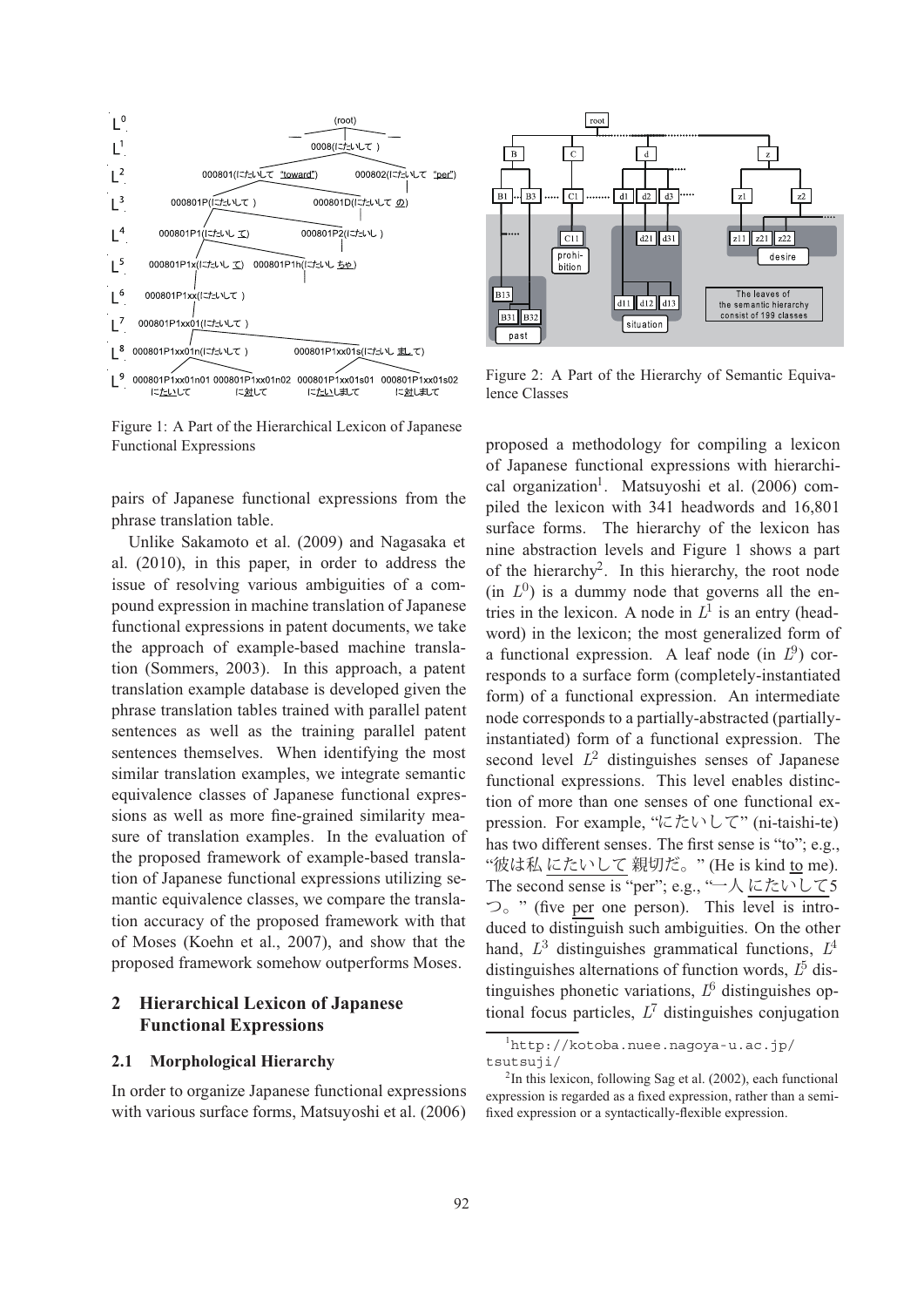forms,  $L^8$  distinguishes normal/polite forms, and  $L^9$ distinguishes spelling variations.

## **2.2 Semantic Hierarchy**

Along with the hierarchy of surface forms of functional expressions with nine abstraction levels, the lexicon compiled by Matsuyoshi et al. (2006) also has a hierarchy of semantic equivalence classes introduced from the viewpoint of paraphrasability. This semantic hierarchy has three abstraction levels, where 435 entries in  $L^2$  (headwords with a unique sense) of the hierarchy of surface forms are organized into the top 45 semantic equivalence classes, the middle 128 classes, and the 199 bottom classes.

Figure 2 shows examples of the bottom 199 classes, where each of the leaf labels "B13", "B31", "B32", "C11", ..., "d11", "d12", "d13", ... represents a label of the bottom 199 classes. In Matsuyoshi and Sato (2008), the bottom 199 semantic equivalence classes of Japanese functional expressions are designed so that functional expressions within a class are paraphrasable in most contexts of Japanese texts.

#### **3 Ambiguities of A Compound Expression**

One of the key issues of this paper is whether each compound expression to be translated into English is monosemous or not. Unless each compound expression is monosemous, it is necessary to apply certain disambiguation techniques before translating it into English. Before we discuss how to consider ambiguities of compound expressions in the process of machine translation, this section overviews three types of ambiguities of compound expressions.

### **3.1 Ambiguity of Functional/Content Usages**

The first type of ambiguity is for the case that one compound expression may have both a literal (i.e. compositional) *content word* usage and a non-literal (i.e. non-compositional) *functional* usage. This type of ambiguity often happens when the surface form of a functional expression can be decomposed into a sequence of at least one content word and one or more function words. In such a case, the surface form of the compound expression may have both a literal (i.e. compositional) *content word* usage where each of its constituents has its own literal usage, and a non-literal (i.e. non-compositional) *functional* usage where its constituents have no longer their literal usages.

For example, Table 2 shows two example sentences of a compound expression " $\&$   $\circ$ ) (mono) の (no)", which consists of a formal noun "もの (mono)" and a post-positional particle " $\mathcal{D}$  (no)". In the sentence (2), the compound expression functions as an adversative conjunctive particle and has a non-compositional functional meaning "*although*". On the other hand, in the sentence (3), the expression simply corresponds to a literal concatenation of the usages of the constituents: the formal noun "もの (mono)" and the post-positional particle "の (no)", and has a literal meaning "*of*" for "の (no)", where the literal meaning of " $\&\mathcal{D}$  (mono)" is omitted. Compared to Table 2, Table 1 shows an example of a functional expression without ambiguity of functional/content usages. In this case, the compound expression "こと (koto) が (ga) できる (dekiru)" consists of a formal noun " $\zeta \gtrsim$  (koto)", a post-positional particle " $\mathcal{D}^{\dagger}$  (ga)", and an auxiliary verb "できる(dekiru)". In almost all the occurrences in a newspaper corpus, the surface form of this compound expression functions as an auxiliary verb and has a non-compositional functional meaning "*can*".

## **3.2 Ambiguity of Functional Usages**

The second type of ambiguity is for the case that the surface form of a functional expression has more than one *functional* usages. For example, Table 3 shows two example sentences of a compound expression "と (to) し (shi) て (te) も (mo)", which consists of a post-positional particle " $\angle$  (to)", a conjunctive form "し (shi)" of a verb , a conjunctive particle " $\zeta$  (te)", and a post-positional particle " $\zeta$ (mo)". In the sentence (4), the compound expression belongs to a semantic equivalence class representing *adversative* sense, functions as a conjunctive particle and has a non-compositional functional meaning "". In the sentence (5), on the other hand, the compound expression belongs to a semantic equivalence class representing *topic-*mo*-perspective* sense, functions as a case-marking particle with a topicmarking particle *mo* (which means *"also"* in English) and has a non-compositional functional meaning "". Compared to Table 3, Table 1 shows an example of a functional expression without ambigu-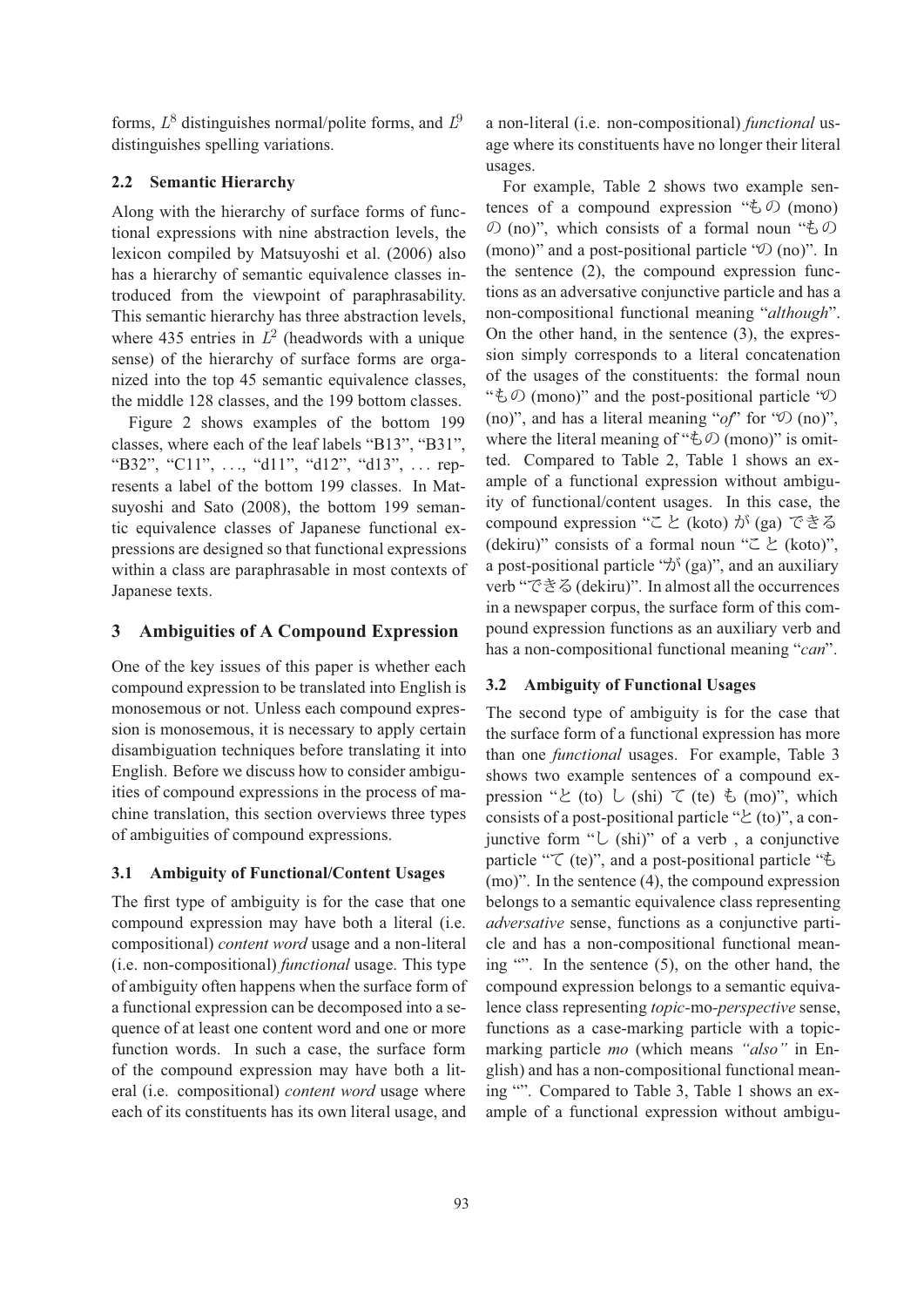Table 1: *w/o* ambiguity of functional usages NOR *w/o* ambiguity of functional/content usages Ambiguities of A Compound Expression (a): NOR *w/o* ambiguity of translation into English

|     | <b>NON</b> <i>W/O</i> amorgancy or mansiation muy English |                                                                                                                                                                                                    |                                                            |  |
|-----|-----------------------------------------------------------|----------------------------------------------------------------------------------------------------------------------------------------------------------------------------------------------------|------------------------------------------------------------|--|
|     | Expression                                                | Example sentence (English translation)                                                                                                                                                             | Usage                                                      |  |
| (1) | ことができる                                                    | また設計上の必要に応じて第1および第2の部材2<br>2, 23の寸法形状を変えれば、設計上の適正値を実<br>現する ことができる 。                                                                                                                               | functional,<br>semantic class<br>$= possible$              |  |
|     | (koto-ga-dekiru)                                          | (Further by changing the size and configuration of the<br>first and second members 22 and 23 in accordance with<br>any requirements in design, it is possible to realize<br>proper design values.) | (ことができる<br>(koto-ga-dekiru)<br>$=$ <i>it is possible</i> ) |  |

Table 2: Ambiguities of A Compound Expression (b): *with* ambiguity of functional/content usages

|     | Expression  | Example sentence (English translation)                                                                                                                                                                                                                                                                        | Usage                                                      |
|-----|-------------|---------------------------------------------------------------------------------------------------------------------------------------------------------------------------------------------------------------------------------------------------------------------------------------------------------------|------------------------------------------------------------|
| (2) | ものの         | 乾燥に供した加熱空気は蒸発した水蒸気を含み、多<br>くの熱エネルギーを持っている ものの, 回収して循<br>環利用するには限界があり、多くの場合廃棄されてい<br>る.                                                                                                                                                                                                                        | functional,<br>semantic class<br>$=$ adversative           |
|     | $(mono-no)$ | (Although the heated air provided for drying contains the<br>evaporated water vapor and has high heat energy, it is<br>limited in terms of the recovery and circulation for re-<br>use and hence is discarded in many cases.)                                                                                 | ( $\sim \xi$ のの (mono-no)<br>$=$ although $\sim$           |
| (3) | ものの         | ここで、ブロックが存在しない場合は、探索対象段<br>の位置を、保持されたアベイラブルエリアで最後の<br>ものの 左上隅点とし (ステップ1106), その後,<br>後述する図12に示される処理を実行する。                                                                                                                                                                                                     | content                                                    |
|     | $(mono-no)$ | (If not, the available area generating unit 108 sets the po-<br>sition of the column to be searched to the top left corner<br>point of the last available area element in the held avail-<br>able area (step 1106) and then executes the processing<br>shown in Fig 12 to be described later in more detail.) | $(\sim \text{\&} \mathcal{OD})$<br>$(mono-no))$<br>$=$ of) |

ity of functional usages. In this case, the functional expression "こと (koto) が (ga) できる (dekiru)" has only one non-compositional functional meaning "*can*".

This type of ambiguity includes issues on typical polysemies and homographs, where the issues on sense disambiguation of content words have been well studied in NLP community (e.g, in SENSE-VAL tasks (Kilgarriff and Palmer, 2000; Kurohashi and Uchimoto, 2003)). However, in the areas of semantic analysis of Japanese sentences as well as machine translation of Japanese sentences, the issue of sense disambiguation of functional expressions has not been paid much attention so far, and any standard tool for sense disambiguation of Japanese functional expressions have not been publicly available.

### **3.3 Ambiguity of Translation into English**

The third type of ambiguity is for the case that the surface form of a functional expression has a single usage, while its translation into English are different depending on its usage within a sentence. For example, Table 4 shows three example sentences of a compound expression "に (ni) よる (yoru)", which consists of a post-positional particle " $\kappa$  (ni)" and a base form "よる" of a verb, and belongs to a semantic equivalence class representing *cause* sense. Its translation into English is " $by$ " in the sentence (6), "*according to*" in the sentence (7), and "*due to*" in the sentence  $(8)$ . In  $(6)$ , the expression represents a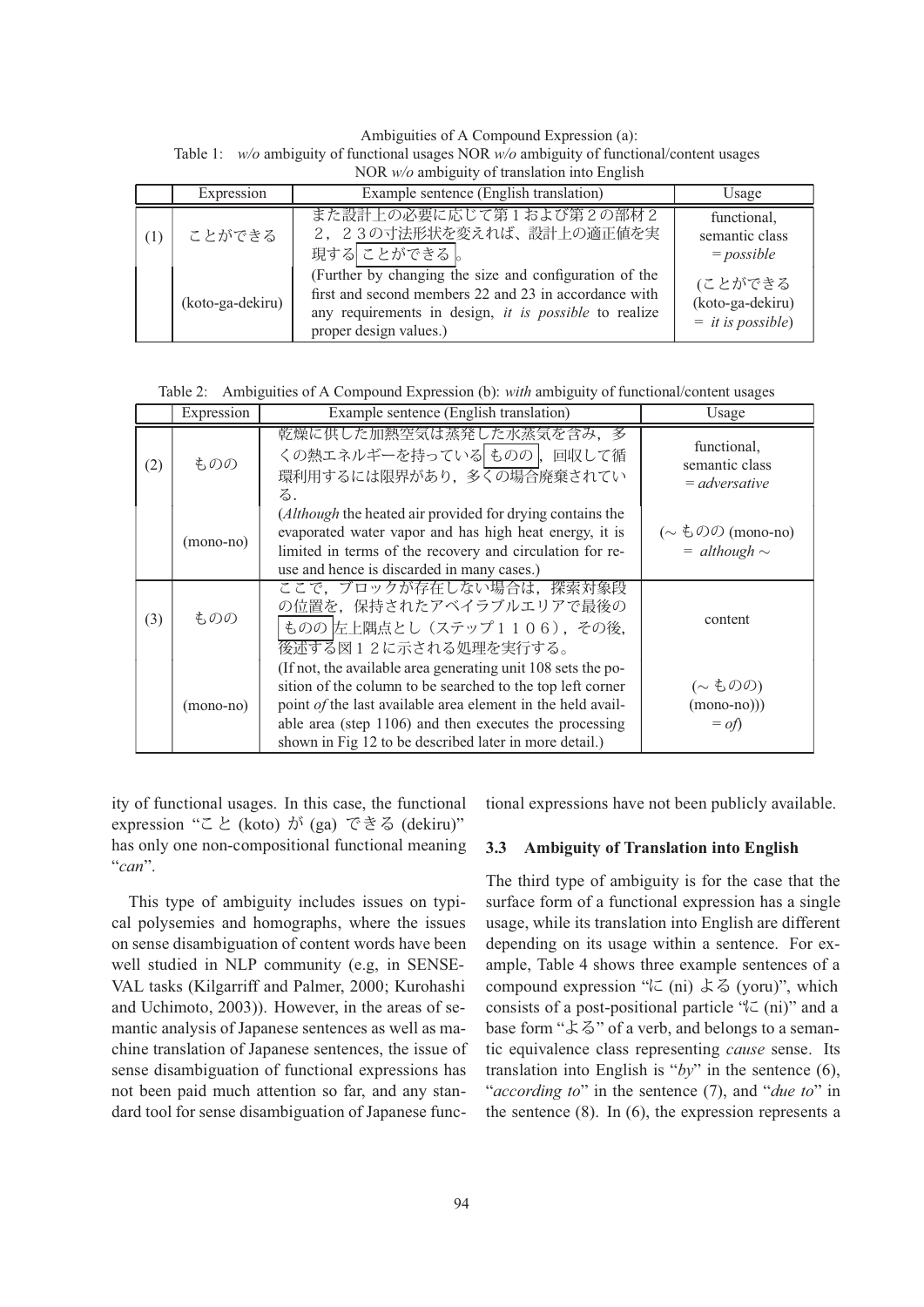|     | Expression       | Example sentence (English translation)                                                                                                                                         | Usage                                                      |
|-----|------------------|--------------------------------------------------------------------------------------------------------------------------------------------------------------------------------|------------------------------------------------------------|
| (4) | としても             | このため、誤って装置に物等を落下したとしても<br>その衝撃は反射ミラー8fに伝わり難くなっている.                                                                                                                             | functional,<br>semantic class<br>$=$ adversative           |
|     | $(to-shi-te-mo)$ | (With this arrangement in place even when the something<br>is dropped on the apparatus by mistake, its impact is un-<br>likely to be transmitted to the reflection mirror 8f.) | (としても<br>(to-shi-te-mo)<br>$= even when$                   |
| (5) | としても             | さらに、ブレード45は接触ローラ37の外周面37<br>aの汚れを除去するクリーニング手段 としても 作用<br>する.                                                                                                                   | functional,<br>semantic class<br>$= topic$ -mo-perspective |
|     | $(to-shi-te-mo)$ | (Furthermore, the blade 45 functions <i>as</i> a cleaning means<br>for removing dirts on the circumference 37a of the con-<br>tact roller 37.)                                 | (としても<br>(to-shi-te-mo)<br>$=$ as)                         |

Table 3: Ambiguities of A Compound Expression (c): *with* ambiguity of functional usages

meaning like "something is caused *by* something". In (7), it represents a meaning like "some function is provided *according to* the embodiment of some invention". Finally, in (8), it represents a meaning like "some effect is obtained *due to* some action".

# **4 Developing Patent Translation Example Databases**

# **4.1 Japanese-English Parallel Patent Documents**

In the Japanese-English patent translation task of the NTCIR-7 workshop (Fujii et al., 2008), parallel patent documents and sentences were provided by the organizer. Those parallel patent documents are collected from the 10 years of unexamined Japanese patent applications published by the Japanese Patent Office (JPO) and the 10 years patent grant data published by the U.S. Patent & Trademark Office (USPTO) in 1993-2000. The numbers of documents are approximately 3,500,000 for Japanese and 1,300,000 for English. Because the USPTO documents consist of only patent that have been granted, the number of these documents is smaller than that of the JPO documents.

From these document sets, patent families are automatically extracted and the fields of "Background of the Invention" and "Detailed Description of the Preferred Embodiments" are selected. This is because the text of those fields is usually translated on a sentence-by-sentence basis. Then, the method of Utiyama and Isahara (2007) is applied to the text of those fields, and Japanese and English sentences are

aligned. The number of Japanese and English parallel sentences is about 1.8M in total.

### **4.2 Phrase Translation Table of an SMT Model**

As a toolkit of a phrase-based statistical machine translation model, we use Moses (Koehn et al., 2007) and apply it to the whole 1.8M parallel patent sentences. In Moses, first, word alignment of parallel sentences are obtained by GIZA++ (Och and Ney, 2003) in both translation directions and then the two alignments are symmetrised. Next, any phrase pair that is consistent with word alignment is collected into the phrase translation table and a phrase translation probability is assigned to each pair (Koehn et al., 2003). We finally obtain 76M translation pairs with 33M unique Japanese phrases, i.e., 2.29 English translations per Japanese phrase on average, with Japanese to English phrase translation probabilities  $P(p_E | p_J)$  of translating a Japanese phrase  $p_j$  into an English phrase  $p_E$ . For each Japanese phrase, those multiple translation candidates in the phrase translation table are ranked in descending order of Japanese to English phrase translation probabilities.

# **4.3 The Procedure of Developing A Translation Example Database per Semantic Equivalence Class**

Given the phrase translation tables trained with parallel patent sentences as well as the training parallel patent sentences themselves, a patent translation example database is developed according to the proce-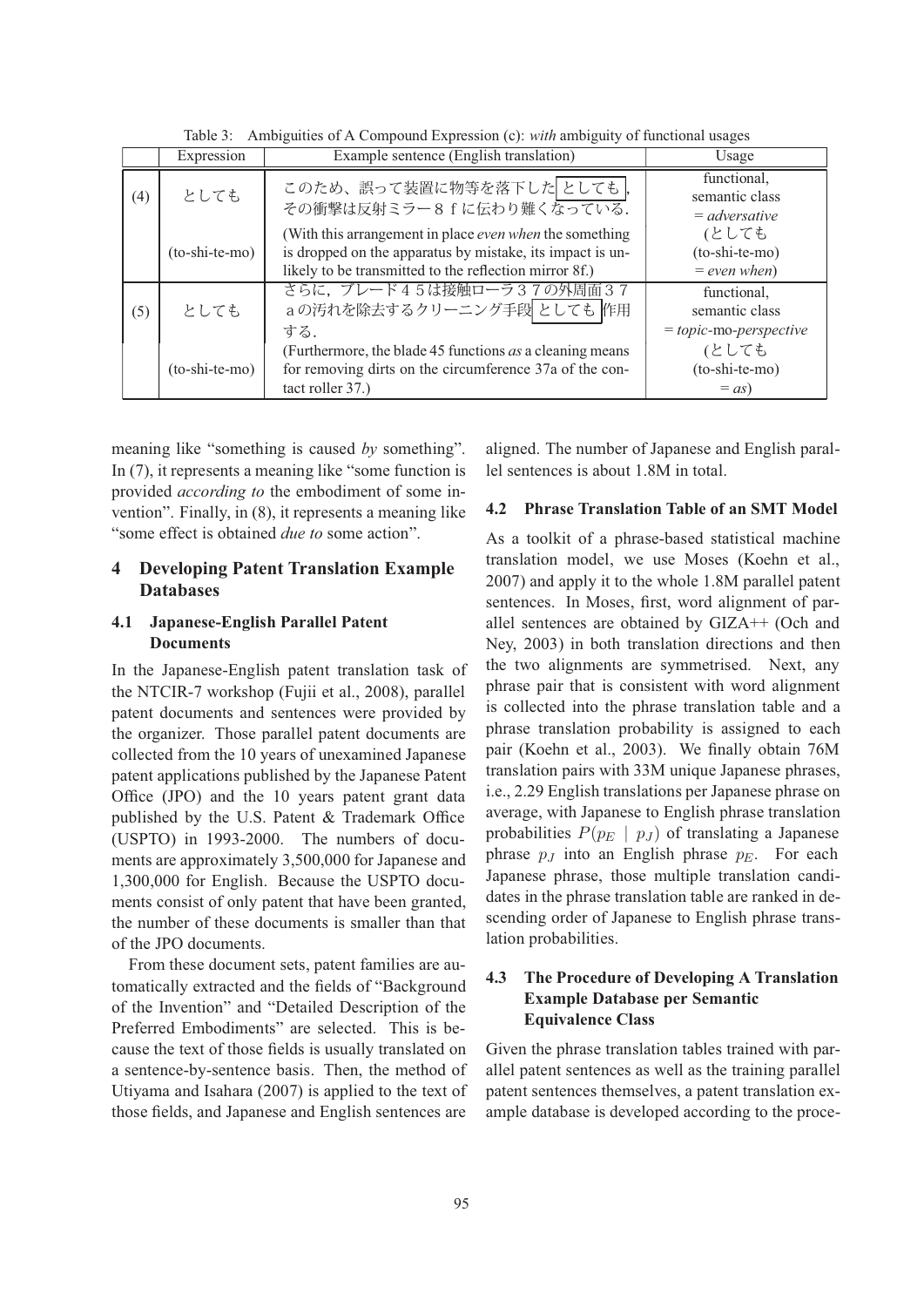|     | Expression   | Example sentence (English translation)                                                                                                                                                                                          | Usage                                      |
|-----|--------------|---------------------------------------------------------------------------------------------------------------------------------------------------------------------------------------------------------------------------------|--------------------------------------------|
| (6) | による          | 原稿台11側からの光のミラー14 による 反射光路<br>上には結像レンズ16とプラテン20がこの順に配置<br>されている。                                                                                                                                                                 | functional,<br>semantic class<br>$= cause$ |
|     | $(ni$ -yoru) | (A lens 16 and a platen 20 are arranged (in the named<br>order) in a path to pass the light reflected by the mirror<br>14 from the original table 11.)                                                                          | (による (ni-yoru)<br>$= by$                   |
| (7) | による          | 本発明 による 可変差動制限装置2の制御は、以下の<br>(1), (2), (3)の3種の制御の組合せから構成される。                                                                                                                                                                    | functional,<br>semantic class<br>$= cause$ |
|     | (ni-yoru)    | (The control of the variable differential motion limiting)<br>device 2 <i>according to</i> the embodiment of the present in-<br>vention comprises a combination of the following three<br>controls $(1)$ , $(2)$ , and $(3)$ .) | (による (ni-yoru)<br>$= according to$         |
| (8) | による          | つまり、放電開始 による 電圧の低下が、極間異常状<br>態と判定されてしまうことがある。                                                                                                                                                                                   | functional,<br>semantic class<br>$= cause$ |
|     | $(ni$ -yoru) | (Namely, the voltage reduction <i>due to</i> the discharge start<br>may sometimes be judged as an abnormal machining gap<br>status.)                                                                                            | (による (ni-yoru)<br>$=$ due to)              |

Table 4: Ambiguities of A Compound Expression (d): *with* ambiguity of translation into English

dure illustrated in Figure 3.

First of all, in our framework of example-based translation of Japanese functional expressions, we design the translation example database as having one example database for each of the 199 semantic equivalence classes. Furthermore, following the notion of "Sandglass" machine translation architecture, we restrict translation examples to be included in the example database as only the representative ones. To realize this, we have the lower bound of the phrase translation probability as 0.05, that of the phrase translation frequency as 10, and that of the frequency of a Japanese compound expression as 20.

Then, for compound expressions of each semantic equivalence class, we collect translation example patent sentences from those used for training phrase translation tables. Here, we only keep translation examples with a phrase translation pair which satisfies the lower bounds of probability / frequencies above. Finally, in the preliminary evaluation in section 6, we simply select five translation example sentences for each compound expression and collect them into the translation example databases.

# **5 Example-based Translation of Japanese Functional Expressions utilizing Semantic Equivalence Classes**

In our framework of example-based translation of Japanese functional expressions, as is the case of standard example-based machine translation frameworks (Sommers, 2003), given a sentence to be translated, we search the translation example database for the most similar translation example sentence pair. One exception is, however, that we have one example database for each semantic equivalence class, and, given a compound expression belonging to a semantic equivalence class and a Japanese patent sentence including the expression, we search for the most similar translation example only within the example database of the corresponding semantic equivalence class, but not the whole example databases.

In our framework, an example e of translation sentences collected in the translation example databases is represented as shown in Table 5. Given a Japanese compound expression, its phrase translation pair is obtained from the phrase translation table. For example, in the case of the example in Table 5, a compound expression " $\Sigma$  (to)  $\cup$  (shi)  $\tau$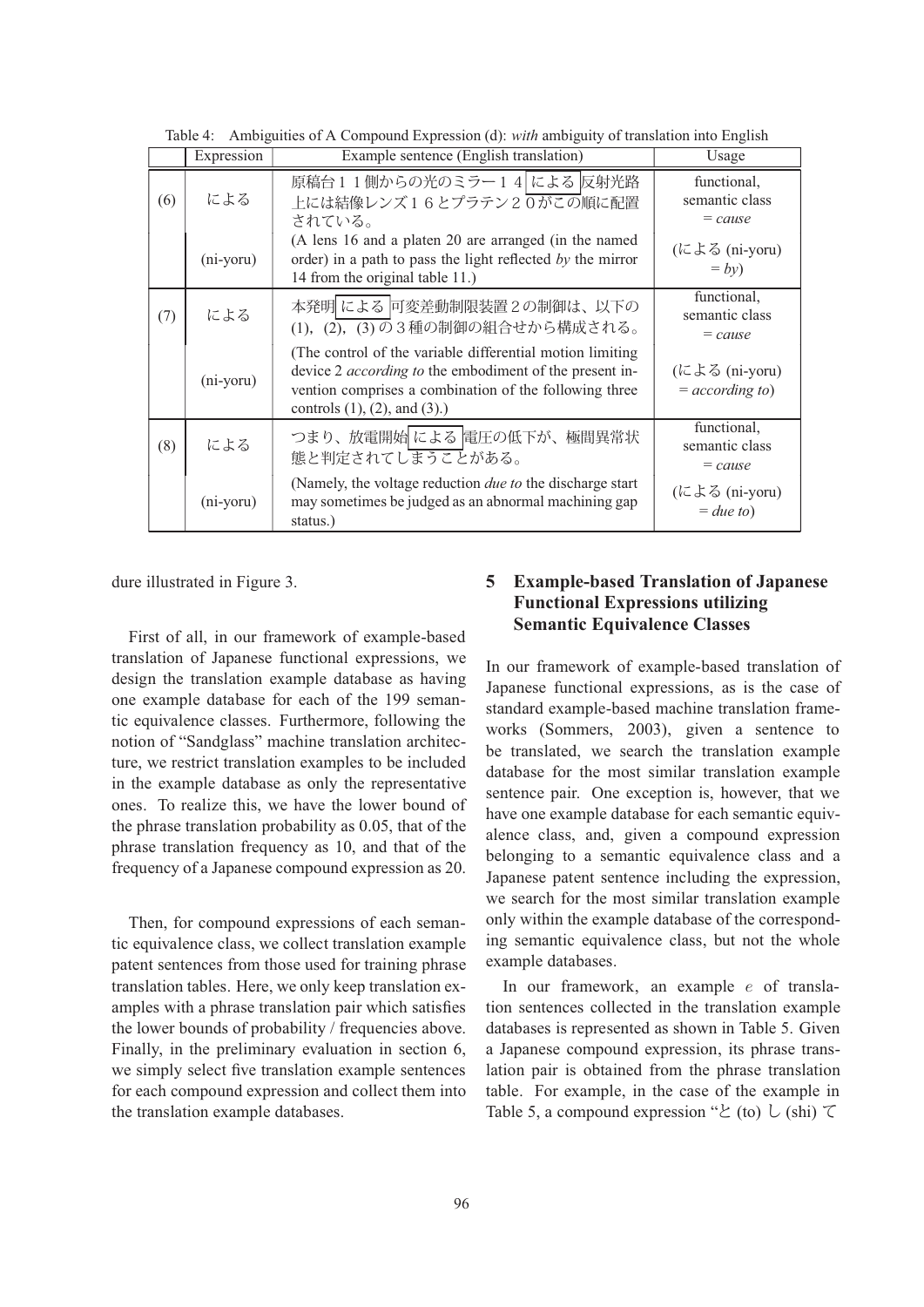

Figure 3: Procedure of Developing A Translation Example Database per Semantic Equivalence Class

(te)  $\&$  (mo)" is given and a translation example sentence pair with a phrase alignment " $\&$  (to)  $\&$  (shi)  $\tau$  (te)  $\zeta$  (mo)" and "*even if*" found in the phrase translation table are shown<sup>3</sup>.

When searching for the most similar translation example throughout the example database, a certain similarity measure is employed. In this paper, we first represent the Japanese sentence of  $e$  as a tuple of  $\langle m_{pre}, M_c, m_{surf} \rangle$ , where  $m_{pre}$  and  $m_{surf}$  denote the morpheme preceding the compound expression and the one subsequent to it, while  $M_c$  denotes the sequence of morphemes constituting the compound expression. Then, we define the similarity measure

 $Sim(e_1, e_2)$  of two examples  $e_1$  and  $e_2$  as below:

$$
Sim(e_1, e_2) =\n \nSim_{pre}(m_{pre}(e_1), m_{pre}(e_2))\n \n + Sim_c(M_c(e_1), M_c(e_2))\n \n + Sim_{suf}(m_{suf}(e_1), m_{suf}(e_2))
$$

where  $Sim_{pre}$  and  $Sim_{surf}$  denote the similarity measure of preceding as well as subsequent morphemes.  $Sim<sub>c</sub>$  denotes the similarity measure of the morpheme sequence constituting the compound expression. More precisely, those component similarity measures count the number of identical parts-of-speech tags and conjugation forms between  $m_{pre}(e_1)$  and  $m_{pre}(e_2)$ ,  $m_{suf}(e_1)$  and  $m_{suf}(e_2)$ , and corresponding constituents of  $M_c(e_1)$  and  $M_c(e_2)^{4.5}$ .

<sup>&</sup>lt;sup>3</sup>Note that, in each translation example database of a semantic equivalence class, we do not exclude any type of ambiguities shown in Table 2 (ambiguity of functional/content usages), Table 3 (ambiguity of functional usages), and Table 4 (ambiguity of translation into English). For each surface form belonging to a semantic equivalence class  $C$ , together with the translation examples with the functional usage of the class  $C$ , we may include translation examples with content usages as well as functional usages of other semantic equivalence classes in the translation example database of the class C. This means that we do not include any result of semantic disambiguation into the translation example databases in advance, but that all of the semantic disambiguation processes are to be done only through the example-based translation process.

 ${}^{4}$ In  $Sim_c$ , we only align prefix sequences of constituent morpheme sequences of  $M_c(e_1)$  and  $M_c(e_2)$ , and count the number of identical parts-of-speech tags and conjugation forms, where we ignore the suffix sequence of the longer sequence between  $M_c(e_1)$  and  $M_c(e_2)$ .

<sup>5</sup> Sometimes, it can happen that there exist more than one most similar translation examples in the example database, and English translations of those examples are semantically different. In such cases, we incorporate fine-grained similarity mea-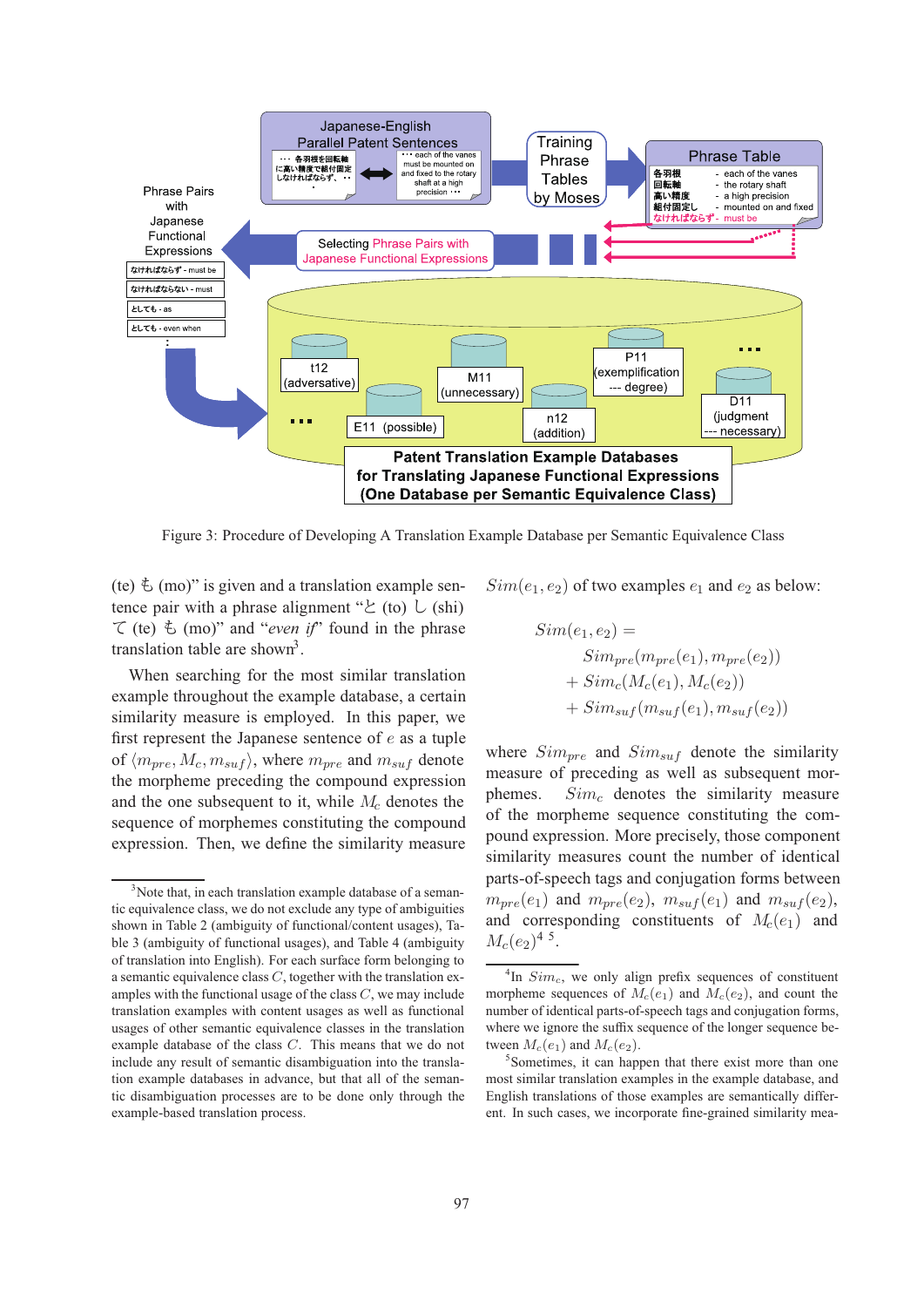| Japanese<br>sentence                             | このため、どのような体格の乗員が、どのような着座姿勢で、どのような衣服を着<br>用していたとしても、その場合に応じた緩み量に見合った量の引き込みを行うこ<br>とができる。                                                                                                                                                                                                                                                                                                                                                                                                   |
|--------------------------------------------------|-------------------------------------------------------------------------------------------------------------------------------------------------------------------------------------------------------------------------------------------------------------------------------------------------------------------------------------------------------------------------------------------------------------------------------------------------------------------------------------------|
| Japanese<br>compound<br>expression<br>in context | preceding morpheme $m_{pre}(e)$ : $\overline{\chi_{\text{(ta)}}/\langle \text{auxiliary verb}, \text{base form} \rangle}$<br>constituent morpheme sequence $M_c(e)$ :<br>$\angle$ (to)/ $\langle$ post-positional particle $\rangle$ - $\cup$ (shi)/ $\langle$ verb, conjunctive form $\rangle$<br>- $\zeta$ (te)/ $\langle$ conjunctive particle $\rangle$ - $\zeta$ (mo)/ $\langle$ topic-marking particle $\rangle$<br>subsequent morpheme $m_{\text{surf}}(e)$ : $\sqrt{\text{comm}}$ |
| English<br>translation                           | As a result, even if a passenger with any build takes any seating posture and has any<br>clothes on, retraction of the webbing 1 can be carried out by an amount corresponding to<br>the slack amount.                                                                                                                                                                                                                                                                                    |
| English<br>phrase                                | even if                                                                                                                                                                                                                                                                                                                                                                                                                                                                                   |

Table 5: An Example e of the Translation Sentences in the Translation Example Database

| Table 6: Evaluation Results      |                |          |            |                              |            |
|----------------------------------|----------------|----------|------------|------------------------------|------------|
|                                  |                |          |            | translation accuracy $(\% )$ |            |
|                                  | $#$ of         | $#$ of   | # of       |                              |            |
| Semantic Equivalence Class       | expressions    | examples | sentences  | Moses                        |            |
|                                  | in the         | in the   | for        |                              | Proposed   |
|                                  | database       | database | evaluation |                              |            |
| $c11$ (cause)                    |                | 56       | 15         | 87                           | <b>100</b> |
| M11 (unnecessary)                |                | 66       | 15         | 47                           | 93         |
| m12 (confinement)                | 2              | 22       | 15         | 100                          | 73         |
| $n12$ (addition)                 | 4              | 31       | 15         | 93                           | 80         |
| $s11$ (reason — situational)     | $\mathfrak{D}$ | 15       | 15         | 87                           | 80         |
| t12 (adversative)                |                | 37       | 15         | 40                           | 67         |
| $P11$ (exemplification — degree) | 3              | 12       | 15         | 53                           | 47         |
| total                            | 26             | 239      | 105        | 72                           | 77         |

### **6 Evaluation**

In the evaluation of the proposed framework of example-based translation of Japanese functional expressions utilizing semantic equivalence classes, we focus on semantic equivalence classes which have relatively high ambiguities of compound expressions presented in section 3. Then, we compare the translation accuracy of the proposed framework with that of Moses (Koehn et al., 2007), and show that the proposed framework somehow outperforms Moses.

### **6.1 The Procedure**

Out of the total 199 semantic equivalence classes, for 178 classes, at least one compound expression is included in the training 1.8M parallel sentences. Then, in Nagasaka et al. (2010), we examined 53 classes out of the 178, whether or not each class has relatively high ambiguities of compound expressions presented in section 3. Finally, we select seven classes listed in Table 6. Then, according to the procedure we presented in section 4.3, for each of the seven classes, we collect compound expressions and translation example sentence pairs which satisfy the lower bounds of probability / frequencies. Then, we develop a translation example database for each of the seven classes. Table 6 lists the numbers of compound expressions as well as translation exam-

sure of functional expressions based on the morphological hierarchy presented in section 2.1 and select the most similar one.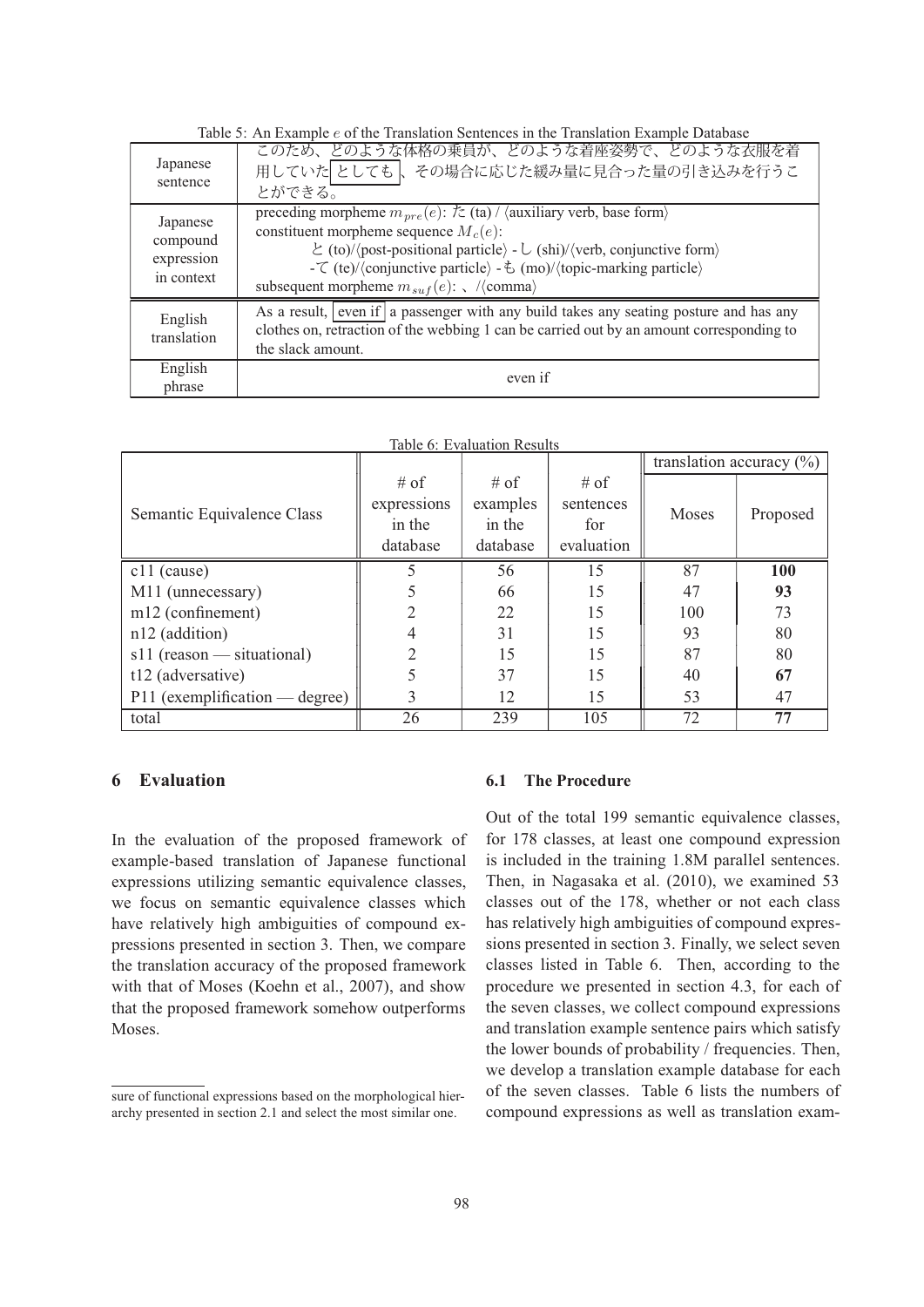|             |            |                                           | rate              |       | translation accuracy $(\%)$ |
|-------------|------------|-------------------------------------------|-------------------|-------|-----------------------------|
|             |            |                                           | $\frac{(0)}{(0)}$ | Moses | Proposed                    |
| Coverage of | expression | compound expression is <i>unambiguous</i> |                   |       | 78                          |
| the Example | is covered | compound expression is <i>ambiguous</i>   | (ე                | 94    |                             |
| Database    |            | expression is not covered                 | ົາ                | 58    | רד                          |

Table 7: Analysis on Coverage of the Example Database and Ambiguity of A Compound Expression

ple sentence pairs for each class.

Next, for each compound expression of the seven classes, from the Japanese-English parallel patent sentence pairs of the years during 2001-2007 provided at the patent translation task of the NTCIR-8 workshop (Fujii et al., 2010), we collect parallel sentences for evaluation (the number of parallel sentences is as shown in Table 6).

#### **6.2 Evaluation Results**

Table 6 shows the results of comparing translation accuracies between the proposed framework and Moses for each of the seven classes. Overall, the proposed framework outperforms Moses by about 5%. For three out of the seven classes, the proposed framework outperforms Moses, while for the remaining four classes, Moses outperformed the proposed framework.

Table 7 analyzes the coverage of the translation example databases as well as the ambiguity of each compound expression for evaluation.

First, in 32% of the evaluation sentences, example databases do not include translation example sentence pairs which have exactly the same compound expression that is included in the evaluation sentence. Translation accuracy of the proposed framework is relatively higher than that of Moses mostly in this case. In such cases, those compound expressions have relatively low frequencies, and thus their translation in the phrase table tend not to be reliable.

Table 8 shows an example of this case and compares it with translation by Moses. In this example, the compound expression " $\kappa$  (ni)  $\delta$  (shiro)", which consists of a post-positional particle " $\zeta$  (ni)" and an imperative form " $\cup$  3 (shiro)" of a verb, belongs to a semantic equivalence class representing *adversative* sense. This expression has relatively low frequency in the training parallel patent sentences, and the example database of this class does

not include translation examples including this expression. Then, by our example-based translation framework, a translation example having a more frequent compound expression " $\geq$  (to)  $\cup$  (shi)  $\subset$  (te)  $\pm$  (mo)", which belongs to the same class, is selected as the most similar translation example. Finally, from the most similar translation example, "*even if*", a typical English translation of *adversative* sense, is found as the translation by the proposed framework. On the other hand, as can be seen from Table 8, translation by Moses is damaged in generating an English phrase representing *adversative* sense.

Second, for the remaining 68% evaluation sentences, the example databases include translation example sentence pairs which have exactly the same compound expression that is included in the evaluation sentence. Out of those cases, we next focus on 16% of them where compound expressions in each example database are ambiguous in terms of the ambiguities presented in section 3. In those cases, the proposed framework and Moses perform evenly well in resolving ambiguities of compound expressions.

Table 9 shows an example of this case and again compares it with translation by Moses. In this example, the compound expression included is " $\&$  (to) し (shi) て (te) も (mo)", which has the ambiguity of functional usages as shown in Table 3. By our example-based translation framework, out of the two functional usages listed in Table 3, a translation example having *adversative* sense is selected as the most similar translation example. On the other hand, as can be seen from Table 9, translation by Moses is again damaged in generating an English phrase representing *adversative* sense.

Compared with those cases where the proposed method outperforms Moses, the opposite cases where Moses outperforms the proposed method can be roughly categorized into the followings: (i) the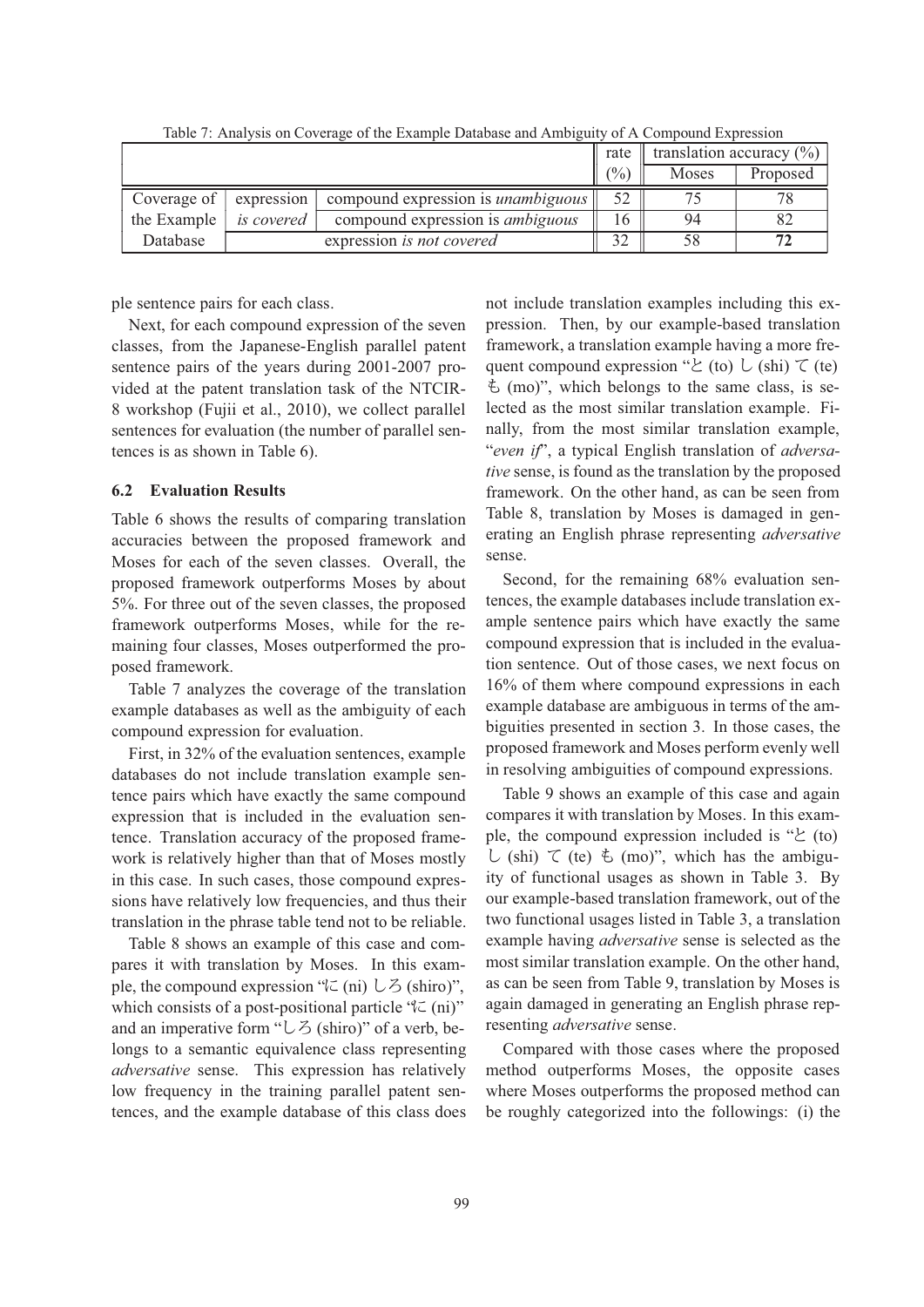|  |  |  | Table 8: An Example where the Proposed Method Outperforms Moses |
|--|--|--|-----------------------------------------------------------------|
|--|--|--|-----------------------------------------------------------------|

(for the Semantic Equivalence Class: t12 (adversative))

(a) Identical expression is not included in the example database,

where an example of a more frequent expression in the semantic equivalence class is selected.

| Japanese<br>sentence<br>for evaluation<br>(reference)<br>translation) | それは膜中において一様に分布していない にしろ 、平均的な濃度とすれば、1×<br>1019/cm3を越える濃度で残存している。<br>Even if the metallic element is not distributed uniformly within the film, it remains at<br>an average concentration that exceeds 1.times.10.sup.19 / cm.sup.3.)                                                                                                                                                                                                                                                                                                                                                                                                                                                           |  |
|-----------------------------------------------------------------------|------------------------------------------------------------------------------------------------------------------------------------------------------------------------------------------------------------------------------------------------------------------------------------------------------------------------------------------------------------------------------------------------------------------------------------------------------------------------------------------------------------------------------------------------------------------------------------------------------------------------------------------------------------------------------------------------|--|
| The most<br>similar<br>translation<br>example<br>in the<br>database   | このため、どのような体格の乗員が、どのような着座姿勢で、どのような衣服を着<br>用していたとしても、その場合に応じた緩み量に見合った量の引き込みを行うこ<br>とができる。<br>As a result, even if a passenger with any build takes any seating posture and has any<br>clothes on, retraction of the webbing 1 can be carried out by an amount corresponding to<br>the slack amount.                                                                                                                                                                                                                                                                                                                                                                                              |  |
| Similarity<br>calculation                                             | $Sim_{pre}$ $\left( \quad \forall x \vee (nai) / \langle auxiliary \rangle \right)$ , base form),<br>$\dot{\mathcal{T}}$ (ta)/ $\langle$ auxiliary verb, base form $\rangle$ = 3/3 = 1<br>$Sim_c$ $\leftarrow$ (ni)//post-positional particle) - $\cup$ 5 (shiro)//verb, imperative form),<br>$\angle$ (to)/ $\langle$ post-positional particle $\rangle$ - $\cup$ (shi)/ $\langle$ verb, conjunctive form $\rangle$<br>- $\zeta$ (te)/(conjunctive particle) - $\zeta$ (mo)/(topic-marking particle)<br>$) = (3/3 + 2/3)/2 = 0.83$<br>$Sim_{suf}$ ( $\sqrt{\langle \text{comma} \rangle}$ , $\sqrt{\langle \text{comma} \rangle}$ ) = 3/3 = 1<br>$Sim = Sim_{pre} + Sim_c + Sim_{suf} = 2.83$ |  |
| Translation                                                           | In the film not uniformly distributed in this case, if the average density and a concentra-                                                                                                                                                                                                                                                                                                                                                                                                                                                                                                                                                                                                    |  |

tion exceeding 1.times.10.sup.19 / cm.sup.3 remains.

proposed method selects a translation example with a translation probability lower than the maximum translation probability and is judged as *incorrect*, while Moses selects an English translation with the maximum translation probability and is judged as *correct*. (ii) Moses selects a phrase translation table entry with a Japanese compound expression that is longer than the one the proposed method selects, where only the translation by Moses is judged as *correct*. (iii) Moses skips to translate the Japanese compound expression into English, where only the translation by Moses is judged as *correct*.

by Moses

Table 10 shows an example of the category (ii) above. In this example, the compound expression included is "ばかり (bakari)". By our example-based translation framework, a translation example with translation into English as "*about*" is selected as the most similar translation example. On the other hand, Moses selects a phrase translation table entry with a compound expression "ばかり (bakari) で (de) な  $\zeta$  (naku)" that is longer than the one the proposed

method selects, and with translation into English as "*but also*". The Japanese sentence is a typical example of a functional usage of the compound expression "ばかり (bakari) で (de) なく (naku)", and only the translation by Moses is judged as *correct*.

### **7 Related Works**

Ambiguities of functional/content usages has been well studied in Tsuchiya et al. (2005), Tsuchiya et al. (2006), and (Shudo et al., 2004). Tsuchiya et al. (2005) reported that, out of about 180 compound expressions which are frequently observed in the newspaper text, one third (about 60 expressions) have this type of ambiguity. Next, Tsuchiya et al. (2006) formalized the task of identifying Japanese compound functional expressions in a text as a machine learning based chunking problem. The proposed technique performed reasonably well, while its major drawback is in its scale. So far, the proposed technique has not yet been applied to the whole list of over 10,000 Japanese functional ex-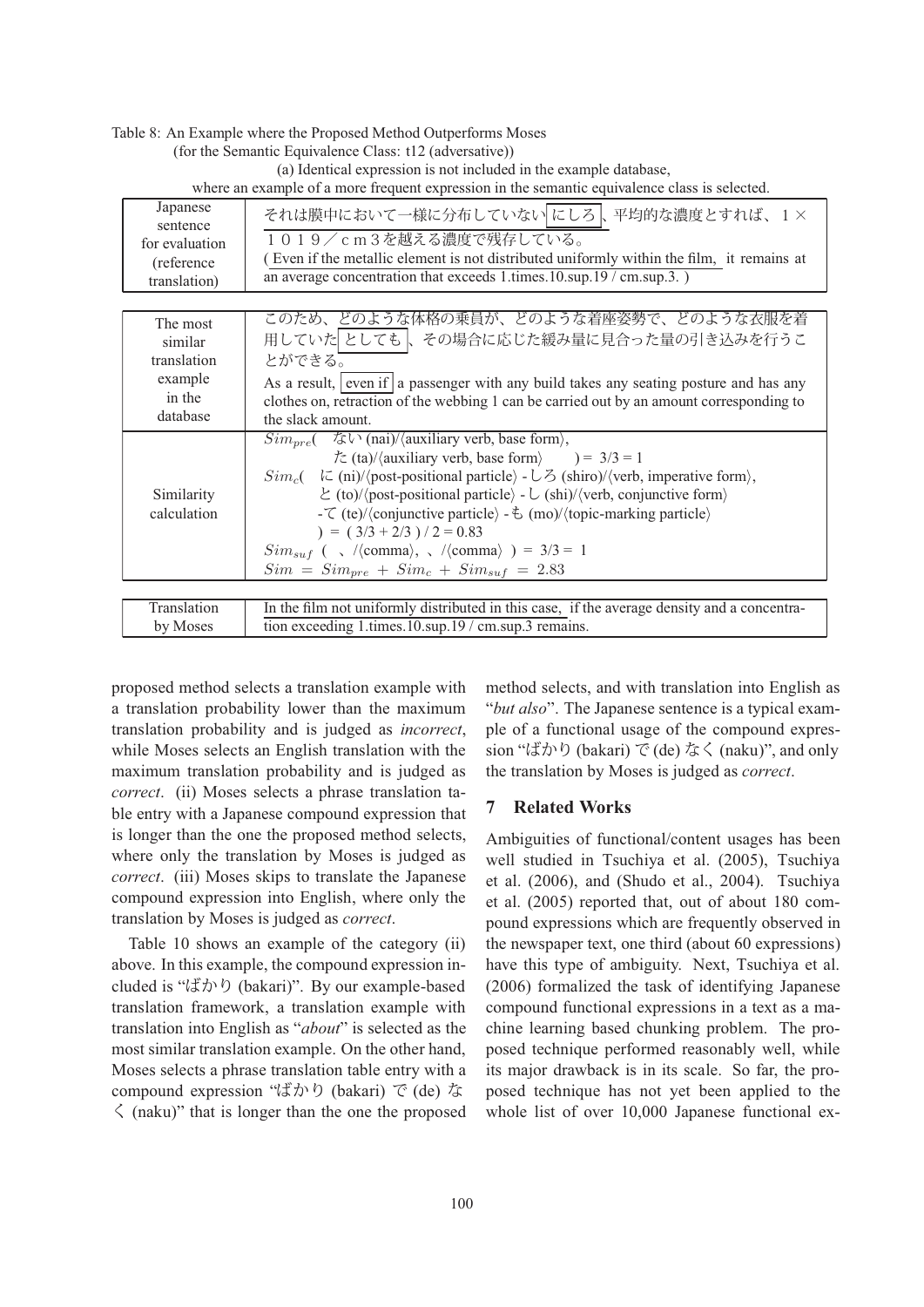Table 9: An Example where the Proposed Method Outperforms Moses (for the Seman

| ntic Equivalence Class: t12 (adversative)) |  |                                         |
|--------------------------------------------|--|-----------------------------------------|
|                                            |  | (b) Disambiguation of Eunational Heages |

|                                                                      | (0) Disamoiguation of Functional Osages                                                                                                                                                                                                                                                                                                                                                                                                                                                                                                                                                                                                                                                                                           |
|----------------------------------------------------------------------|-----------------------------------------------------------------------------------------------------------------------------------------------------------------------------------------------------------------------------------------------------------------------------------------------------------------------------------------------------------------------------------------------------------------------------------------------------------------------------------------------------------------------------------------------------------------------------------------------------------------------------------------------------------------------------------------------------------------------------------|
| Japanese<br>sentence<br>for evaluation<br>(reference<br>translation) | しかも、演奏データのチャンネル配置を変更したとしても、結果的に発音される<br>演奏音については何も変更されない(どのチャンネルを使用して発音しようとも、<br>指定された音色等で発音がなされればよい)ので、透し情報を埋め込んだことによ<br>る再生演奏への悪影響は全く生じず、極めて有利である。<br>(In addition, even though the assignment of the performance data sets to the<br>channels is changed in the above mentioned manner, no change is made to perfor-<br>mance tones to be eventually sounded (it is only necessary that the performance tones<br>be sounded with designated tone colors etc. no matter which channels are used for<br>the sounding); thus, embedding the electronic watermark information will, in no<br>way, adversely influence the reproductive performance of the tones and the inventive<br>technique will prove extremely advantageous.) |
|                                                                      |                                                                                                                                                                                                                                                                                                                                                                                                                                                                                                                                                                                                                                                                                                                                   |
| The most<br>similar<br>translation<br>example<br>in the<br>database  | このため、どのような体格の乗員が、どのような着座姿勢で、どのような衣服を着<br>用していた としても ↓ その場合に応じた緩み量に見合った量の引き込みを行うこ<br>とができる。<br>As a result, even if a passenger with any build takes any seating posture and has any<br>clothes on, retraction of the webbing 1 can be carried out by an amount corresponding to<br>the slack amount.                                                                                                                                                                                                                                                                                                                                                                                                                              |
| Similarity<br>calculation                                            | $Sim_{pre}$ $\leftarrow$ $\frac{\text{t}}{\text{t}}$ (ta)/ $\langle$ auxiliary verb, base form),<br>$\dot{\mathcal{T}}$ (ta)/(auxiliary verb, base form) $= 3/3 = 1$<br>$\angle$ (to)//post-positional particle/ - $\cup$ (shi)//verb, conjunctive form/<br>$Sim_c($<br>- $\zeta$ (te)/(conjunctive particle) - $\zeta$ (mo)/(topic-marking particle),<br>$\angle$ (to)//post-positional particle) - $\cup$ (shi)//verb, conjunctive form)<br>- $\zeta$ (te)/(conjunctive particle) - $\zeta$ (mo)/(topic-marking particle)<br>$) = (3/3 + 3/3 + 3/3 + 3/3) / 4 = 1$<br>$Sim_{suf}$ ( $\sqrt{\langle comm}$ ), $\sqrt{\langle comm}$ ) = 3/3 = 1<br>$Sim = Sim_{pre} + Sim_c + Sim_{suf} = 3.0$                                   |
|                                                                      |                                                                                                                                                                                                                                                                                                                                                                                                                                                                                                                                                                                                                                                                                                                                   |
| Translation<br>by Moses                                              | In addition, a channel of the performance data is changed, as a result of play tones are<br>sounded, nothing is not changed (which channel is used both for the designated tone<br>color, etc. to be sounded tone generation is performed by the information may be affected<br>to playing is embedded is very advantageous does not occur at all.                                                                                                                                                                                                                                                                                                                                                                                |

pressions. (Shudo et al., 2004) also studied applying manually created rules to the task of resolving functional/content ambiguities, where their approach has limitation in that it requires human cost to create manually and to maintain those rules.

Utsuro et al. (2007) and (Nivre and Nilsson, 2004) studied syntactic analysis of functional expressions in sentences. Utsuro et al. (2007) studied how to incorporate the process of analyzing compound noncompositional functional expressions into the framework of Japanese statistical dependency parsing. (Nivre and Nilsson, 2004) also reported improvement of Swedish parsing when multi word units are manually annotated.

# **8 Concluding Remarks**

This paper studied issues on machine translation of Japanese functional expressions into English. Unlike our previous works, in order to address the issue of resolving various ambiguities of a compound expression, this paper took the approach of examplebased machine translation. When identifying the most similar translation examples, we integrated semantic equivalence classes of Japanese functional expressions as well as more fine-grained similarity measure of translation examples. In the evaluation,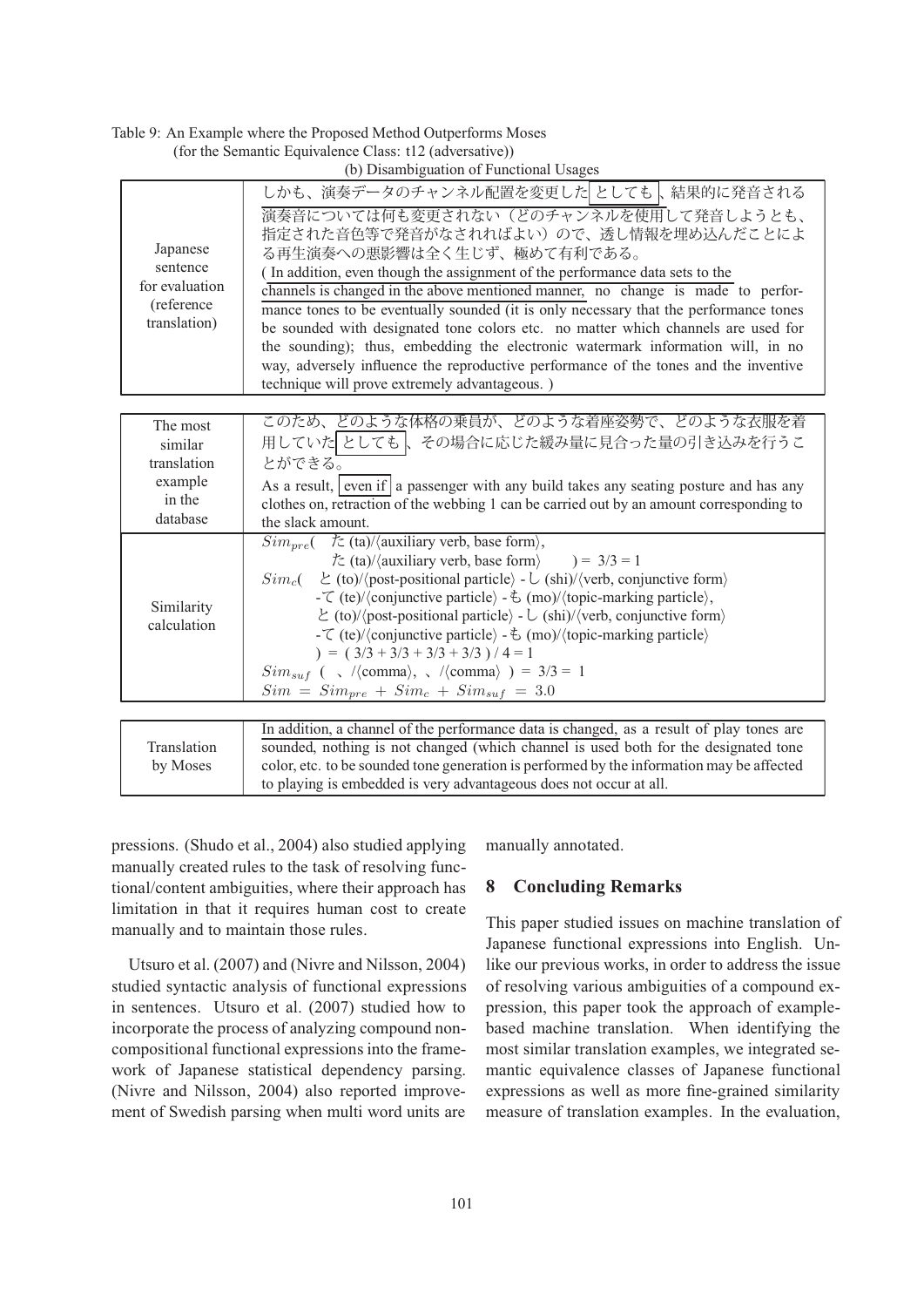| (for the Semantic Equivalence Class: P11 (exemplification — degree)) |                                                                                                                                                                                                                                                                                                                                                                                                                                                                                                                                                            |  |  |
|----------------------------------------------------------------------|------------------------------------------------------------------------------------------------------------------------------------------------------------------------------------------------------------------------------------------------------------------------------------------------------------------------------------------------------------------------------------------------------------------------------------------------------------------------------------------------------------------------------------------------------------|--|--|
| Japanese<br>sentence<br>for evaluation<br>(reference<br>translation) | 上記従来の薬液持続注入器は、負圧シリンダの気密を維持するために<br>シリンダ及びシリンジ内の2個所に摺動抵抗の大きな個所を必要とし、<br>精密製造するためには困難が伴った ばかり でなく、使用上も薬液注入に大き<br>な力が必要となり操作性が悪いという欠点があった。<br>(The conventional continuous liquid infusion device as described above re-<br>quires two positions having large sliding resistance in the cylinder and the<br>syringe in order to maintain air tightness of the negative pressure cylinder,<br>which causes difficulty in precise manufacturing as well as a disadvantage of poor oper-<br>ability in usage because large force is needed for infusing liquid.) |  |  |
|                                                                      |                                                                                                                                                                                                                                                                                                                                                                                                                                                                                                                                                            |  |  |
| The most<br>similar<br>translation<br>example<br>in the<br>database  | この場合、本来は予測に用いないフレームから予測されることになるので、画質の<br>劣化が予想されるが、一般的な画像では順方向モードの割合が15% ぐらい なの<br>で、大きな問題とはならない。<br>In the ordinary image, however, since the percentage of the forward direction mode is<br>about 15%, a big problem will not arise.                                                                                                                                                                                                                                                                                                                     |  |  |
| Similarity<br>calculation                                            | $Sim_{pre}$ $\langle \angle$ ta)/ $\langle$ auxiliary verb, base form $\rangle$ ,<br>% $(\frac{6}{6})/(\text{noun-suffix}) = 0/3 = 0$<br>$Sim_c$ ( $\sharp \mathcal{D}$ ) (bakari)/(topic-marking particle),<br>$\Diamond$ 5 $\lor$ (gurai)/ $\langle$ topic-marking particle $\rangle$ = 3/3 = 1<br>$Sim_{suf}$ ( $\mathcal{C}$ (de)//auxiliary verb, conjunctive form),<br>$\frac{1}{6}$ (na)/ $\langle$ auxiliary verb, adnominal form $\rangle$<br>$) = 2/3 = 0.66$<br>$Sim = Sim_{pre} + Sim_c + Sim_{suf} = 1.66$                                    |  |  |
|                                                                      |                                                                                                                                                                                                                                                                                                                                                                                                                                                                                                                                                            |  |  |
| Translation<br>by Moses                                              | The above conventional continuous dosing of negative pressure cylinder, in order to<br>maintain the airtightness of the cylinder and the syringe 24 in a large sliding resistance<br>at two positions on the precision is required for manufacturing, but also it is used with                                                                                                                                                                                                                                                                             |  |  |

a large force is required on the chemical implantation of poor operability.

Table 10: An Example where Moses Outperforms the Proposed Method

we compared the translation accuracy of the proposed framework with that of Moses, and showed that the proposed framework somehow outperforms Moses (Koehn et al., 2007). Future works include scaling up the translation example databases to all of the 199 semantic equivalence classes. It is also interesting to integrate the results of the proposed framework with those by Moses through a machine learning framework.

### **References**

- A. Fujii, M. Utiyama, M. Yamamoto, and T. Utsuro. 2008. Overview of the Patent Translation Task at the NTCIR-7 Workshop. In *Proc. 7th NTCIR Workshop Meeting*, pages 389–400.
- A. Fujii, M. Utiyama, M. Yamamoto, T. Utsuro, H. Echizen-ya, T. Ehara, and S. Shimohata. 2010. Overview of the Patent Translation Task at the NTCIR-

8 Workshop. In *Proc. 8th NTCIR Workshop Meeting*, pages 371–376.

- A. Kilgarriff and M. Palmer. 2000. Introduction to the special issue on SENSEVAL. *Computers and Humanities*, 34:1–13.
- P. Koehn, F. J. Och, and D. Marcu. 2003. Statistical phrase-based translation. In *Proc. HLT-NAACL*, pages 127–133.
- P. Koehn, H. Hoang, A. Birch, C. Callison-Burch, M. Federico, N. Bertoldi, B. Cowan, W. Shen, C. Moran, R. Zens, C. Dyer, O. Bojar, A. Constantin, and E. Herbst. 2007. Moses: Open source toolkit for statistical machine translation. In *Proc. 45th ACL, Companion Volume*, pages 177–180.
- S. Kurohashi and K. Uchimoto. 2003. SENSEVAL-2 Japanese Translation Task. *Journal of Natural Language Processing*, 10(3):25–37.
- S. Matsuyoshi and S. Sato. 2008. Automatic paraphrasing of Japanese functional expressions using a hierarchically organized dictionary. In *Proc. 3rd IJCNLP*, pages 691–696.